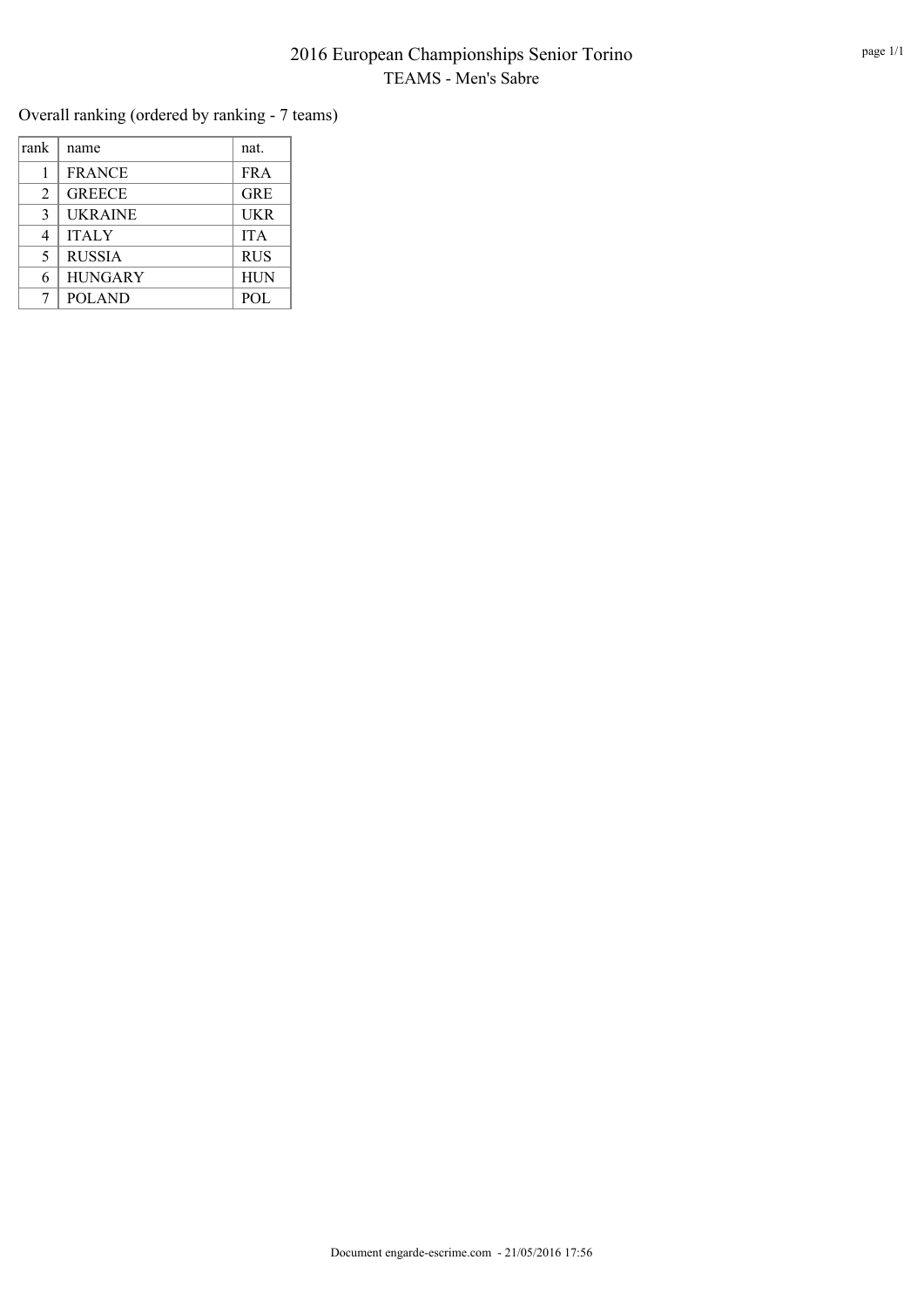#### 2016 European Championships Senior Torino TEAMS - Men's Sabre



| UKRAIN       |        |
|--------------|--------|
|              | UKRAIN |
| <b>ITALY</b> | 45/35  |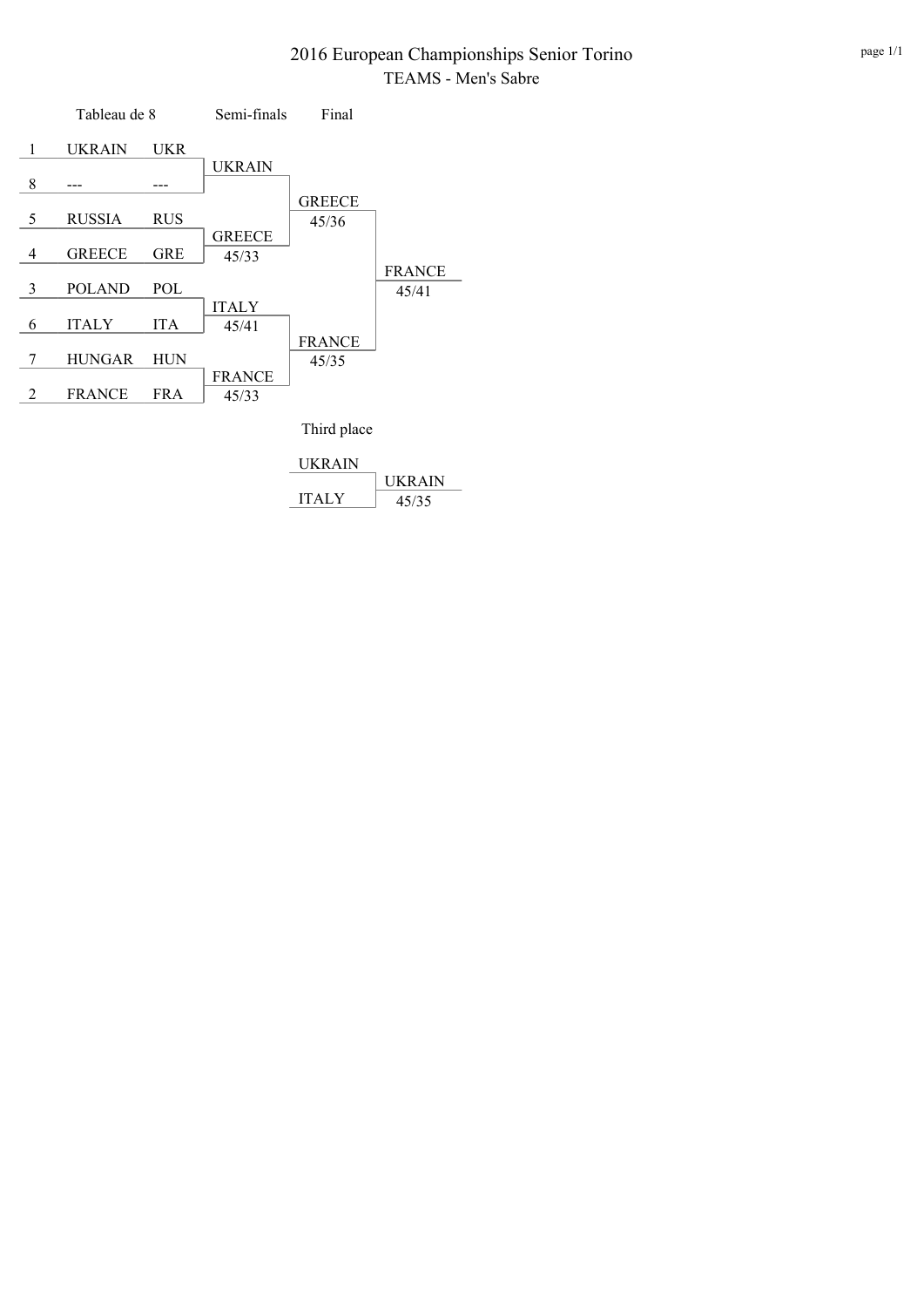# 2016 European Championships Senior Torino TEAMS - Men's Sabre

| rank | name           | nat.       | number | points |
|------|----------------|------------|--------|--------|
|      | <b>UKRAINE</b> | <b>UKR</b> |        | 296.00 |
| 2    | <b>FRANCE</b>  | <b>FRA</b> |        | 260.00 |
| 3    | <b>POLAND</b>  | <b>POL</b> | 3      | 238.00 |
| 4    | <b>GREECE</b>  | <b>GRE</b> | 4      | 225.00 |
| 5    | <b>RUSSIA</b>  | <b>RUS</b> |        | 218.00 |
| 6    | <b>ITALY</b>   | <b>ITA</b> |        | 168.00 |
|      | <b>HUNGARY</b> | <b>HUN</b> | 999    | 0.00   |

Initial ranking for the tableau phase (ordered by ranking - 7 teams)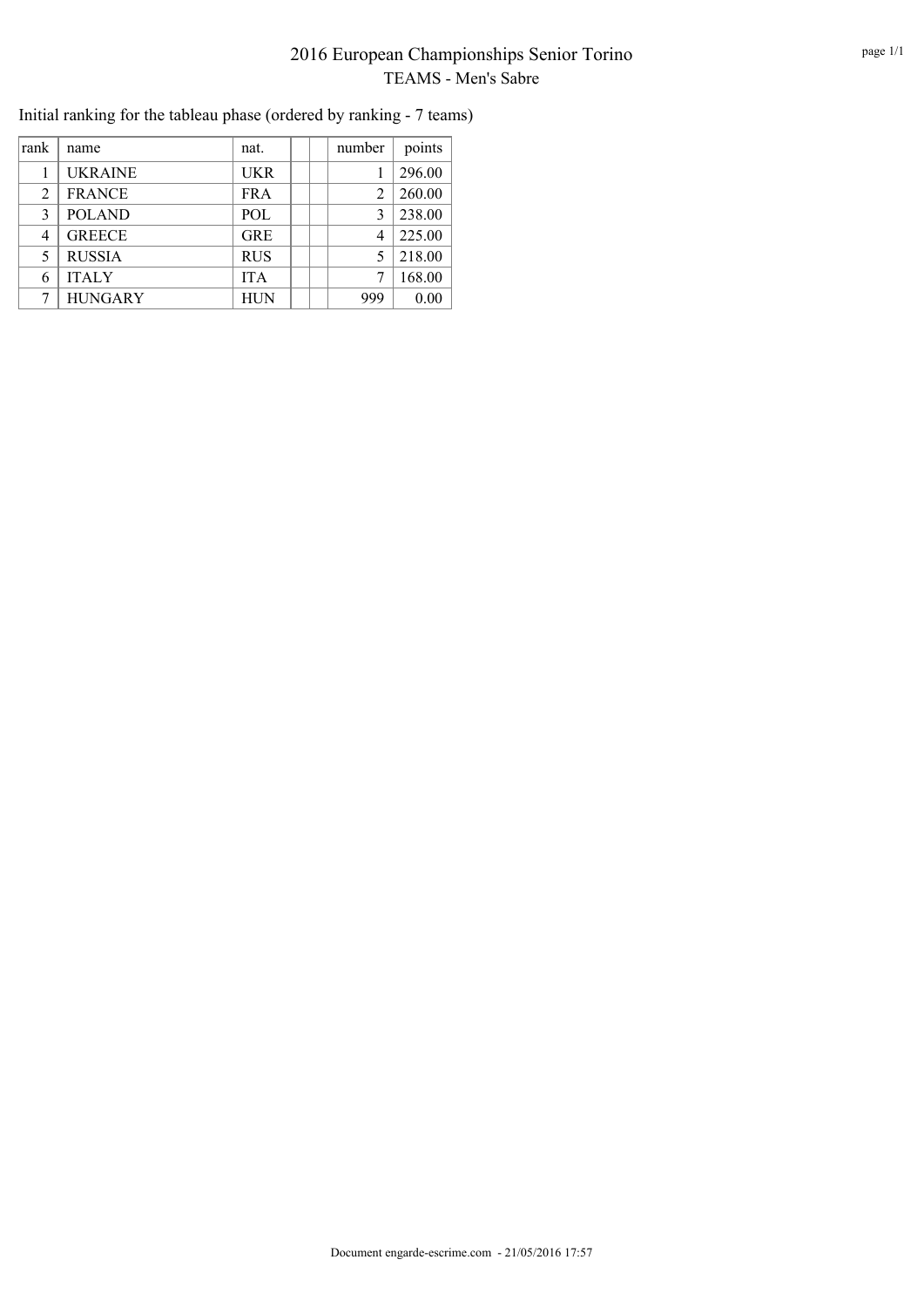Fencers (all, structured order - 26 fencers)

| name and first name     | team           |
|-------------------------|----------------|
| <b>CRATERE</b>          | <b>FRANCE</b>  |
| <b>IFEBE</b>            | <b>FRANCE</b>  |
| <b>LEMOINE</b>          | <b>FRANCE</b>  |
| <b>NOBLE</b>            | <b>FRANCE</b>  |
| <b>DOUNIS</b>           | <b>GREECE</b>  |
| <b>PYLARINOS</b>        | <b>GREECE</b>  |
| TRIANTAFYLLOU           | <b>GREECE</b>  |
| <b>GOTTINGER Daniel</b> | <b>HUNGARY</b> |
| <b>OSVATH Richard</b>   | <b>HUNGARY</b> |
| <b>TARJANYI</b> Istuan  | <b>HUNGARY</b> |
| <b>ZSOLNAI</b> Sandor   | <b>HUNGARY</b> |
| <b>GIORDAN</b>          | <b>ITALY</b>   |
| <b>PELLEGRINI</b>       | <b>ITALY</b>   |
| <b>SARRI</b>            | <b>ITALY</b>   |
| <b>CASTRO</b>           | <b>POLAND</b>  |
| <b>PLUTA</b>            | <b>POLAND</b>  |
| <b>SIATKOWSKI</b>       | <b>POLAND</b>  |
| <b>TRETER</b>           | <b>POLAND</b>  |
| <b>DRONOV Viktor</b>    | <b>RUSSIA</b>  |
| <b>FAIZULLIN Timur</b>  | <b>RUSSIA</b>  |
| <b>KAMALOV Albert</b>   | <b>RUSSIA</b>  |
| POCHEVALIN Evgeny       | <b>RUSSIA</b>  |
| <b>DATSKO</b> Anton     | <b>UKRAINE</b> |
| <b>DEMCHUK</b> Andrii   | <b>UKRAINE</b> |
| HOLOVASCHENKO Volodym   | <b>UKRAINE</b> |
| <b>TSEDRYLE Vadyn</b>   | <b>UKRAINE</b> |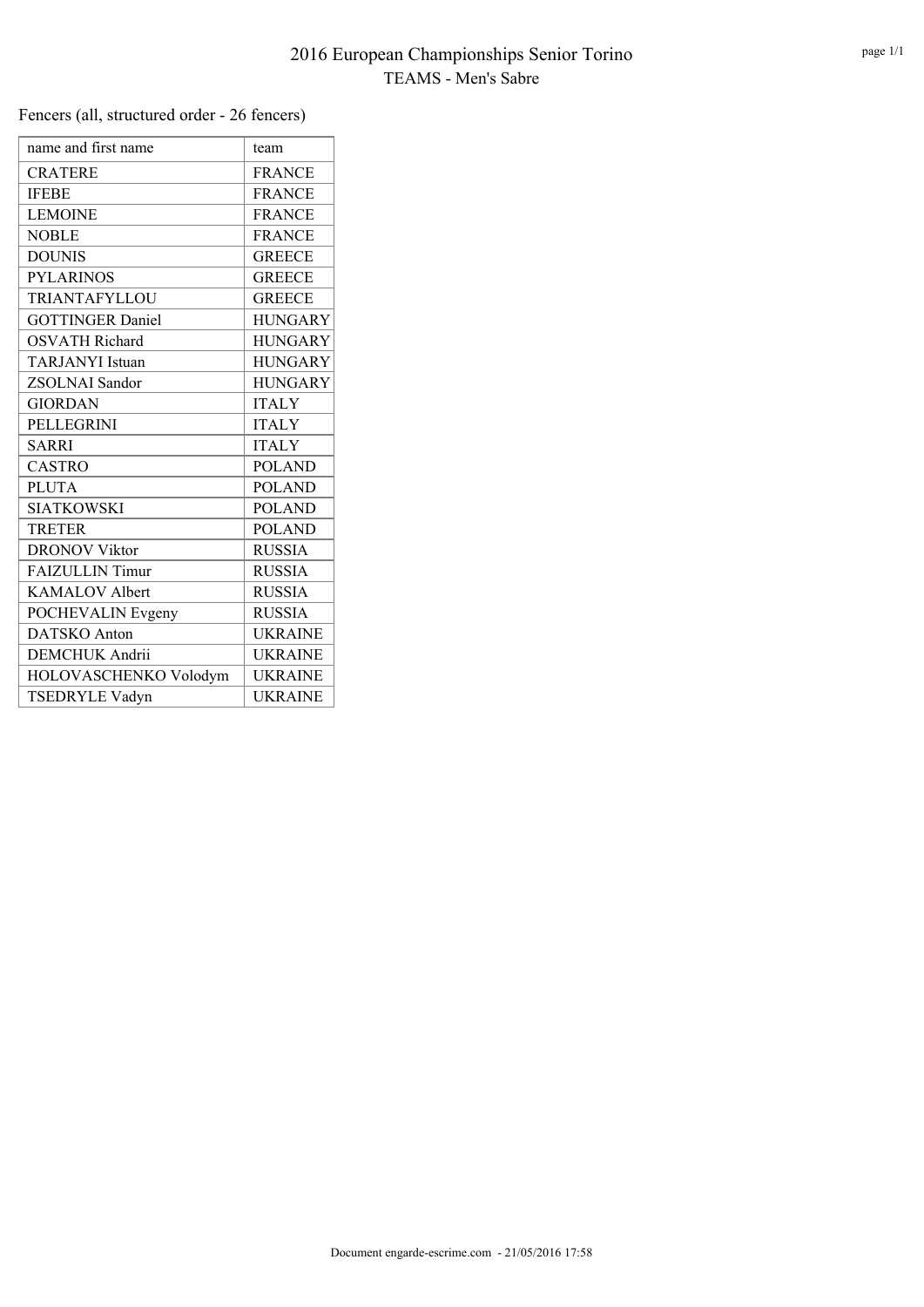### 2016 European Championships Senior Torino TEAMS - Women's Sabre

Overall ranking (ordered by ranking - 4 teams)

| rank          | name           | nat.       |
|---------------|----------------|------------|
|               | <b>UKRAINE</b> | <b>UKR</b> |
| $\mathcal{D}$ | POLAND         | <b>POL</b> |
| $\mathcal{R}$ | <b>RUSSIA</b>  | <b>RUS</b> |
|               | <b>ITALY</b>   | <b>ITA</b> |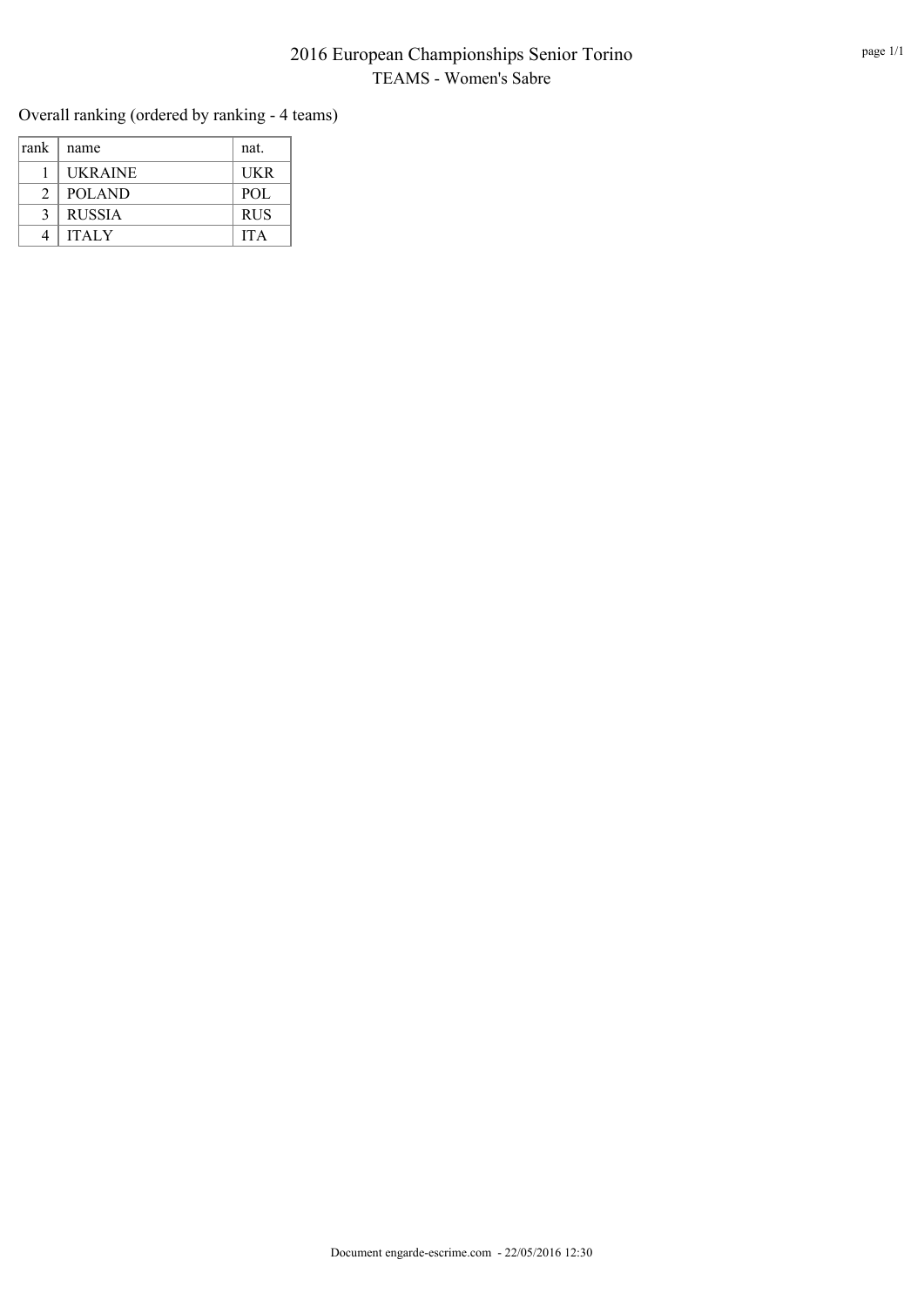## 2016 European Championships Senior Torino TEAMS - Women's Sabre

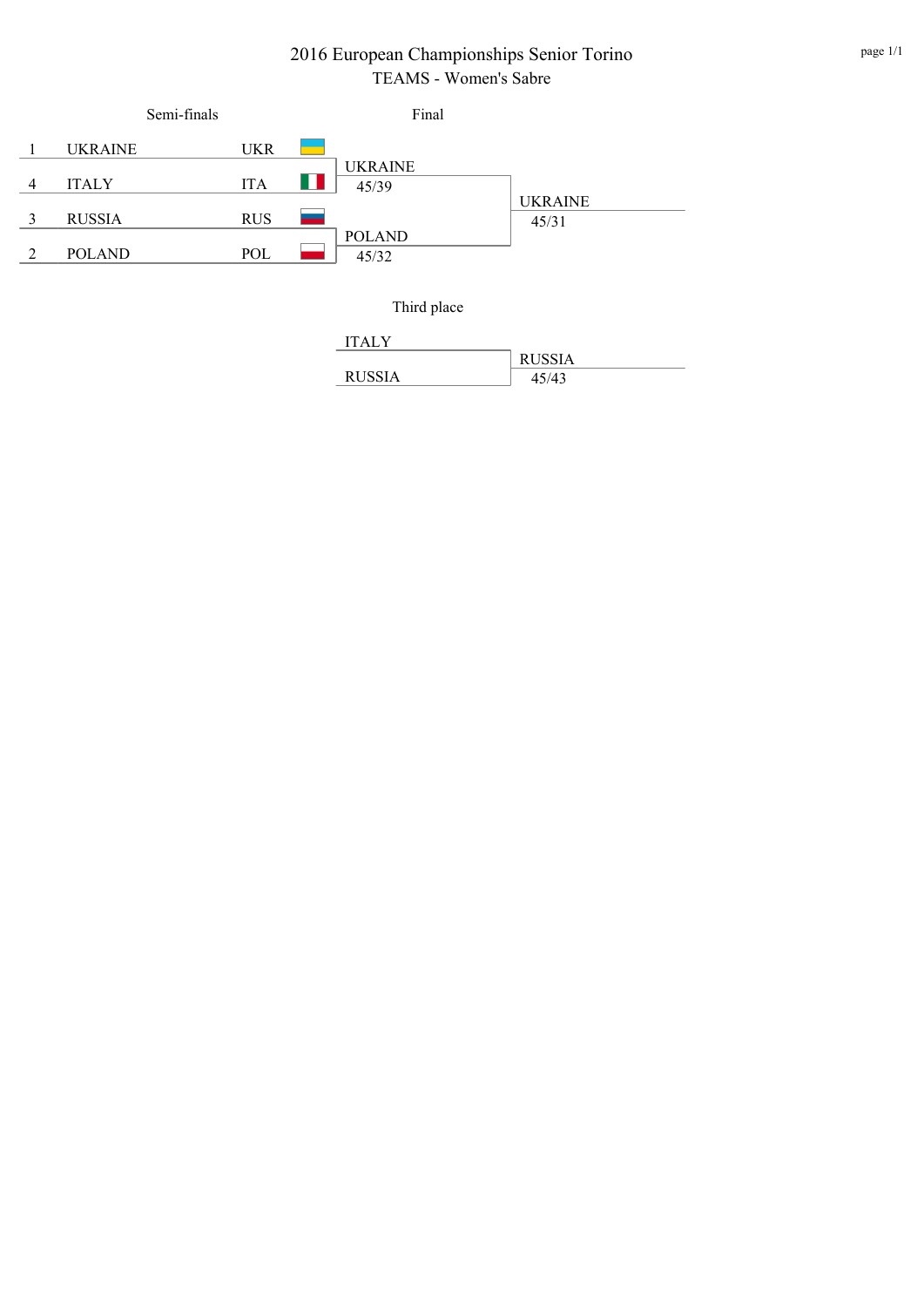## 2016 European Championships Senior Torino TEAMS - Women's Sabre

Initial ranking for the tableau phase (ordered by ranking - 4 teams)

| rank          | name           | nat.       |
|---------------|----------------|------------|
|               | <b>UKRAINE</b> | UKR        |
| $\mathcal{L}$ | <b>POLAND</b>  | POL        |
| 3             | <b>RUSSIA</b>  | <b>RUS</b> |
|               | <b>ITALY</b>   | <b>ITA</b> |